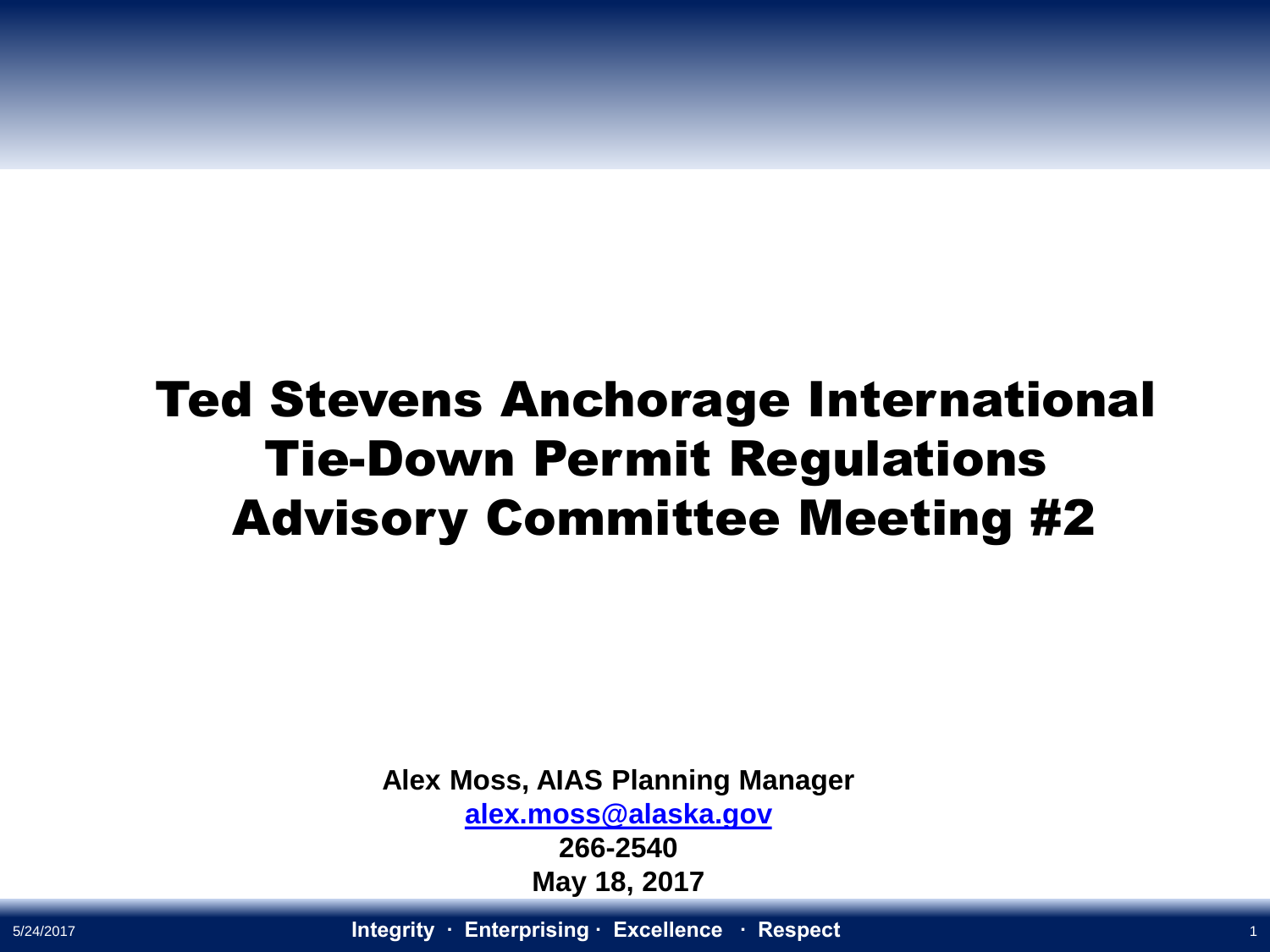### **OVERVIEW**

- **Committee Administration (5 min)**
- **Overall Project Progress (5 min)**
- **Overall Drafting Guidelines (15 min)**
- **Specific Drafting Guidelines (45 min)**
- **Concept Drafts (20 min)**
- **Next Meeting (5 min)**
- **Public Comments (10 min)**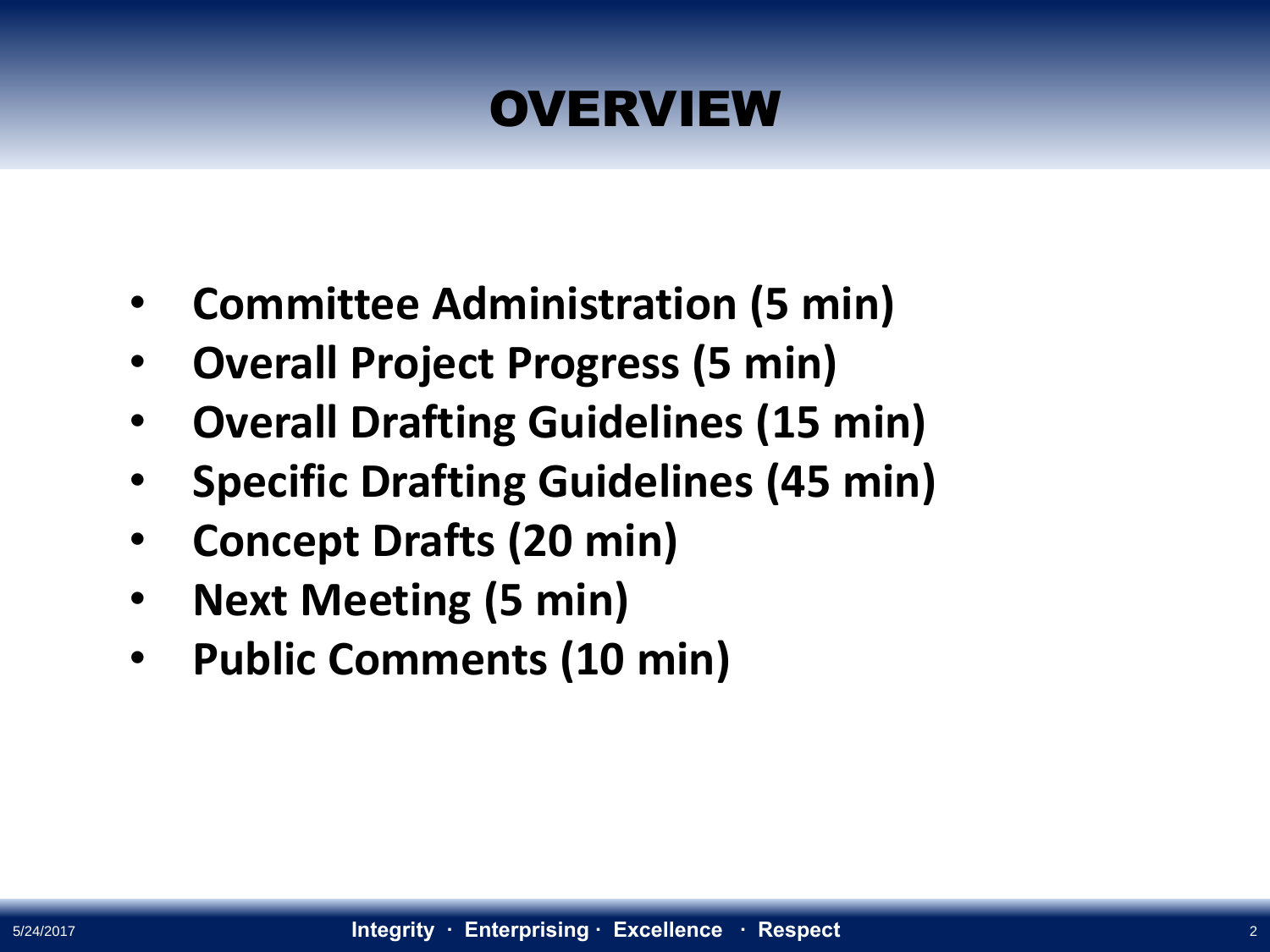## Roles/Rules of Committee

#### **Role**

**Advise the airport staff on permit regulations review and changes** 

#### **Rules**

**Listen: seek to understand new ideas and others' views Stay on topic: keep comments distinct, focused on permit regulations Be respectful and polite: attack issues, not people Be positive: be problem solvers Discussion is amongst the committee and with the airport staff Meeting is open to the public with general public comments at the end Inputs are always valued, but must be timely to be included in project Documents will be made available on the LHD website**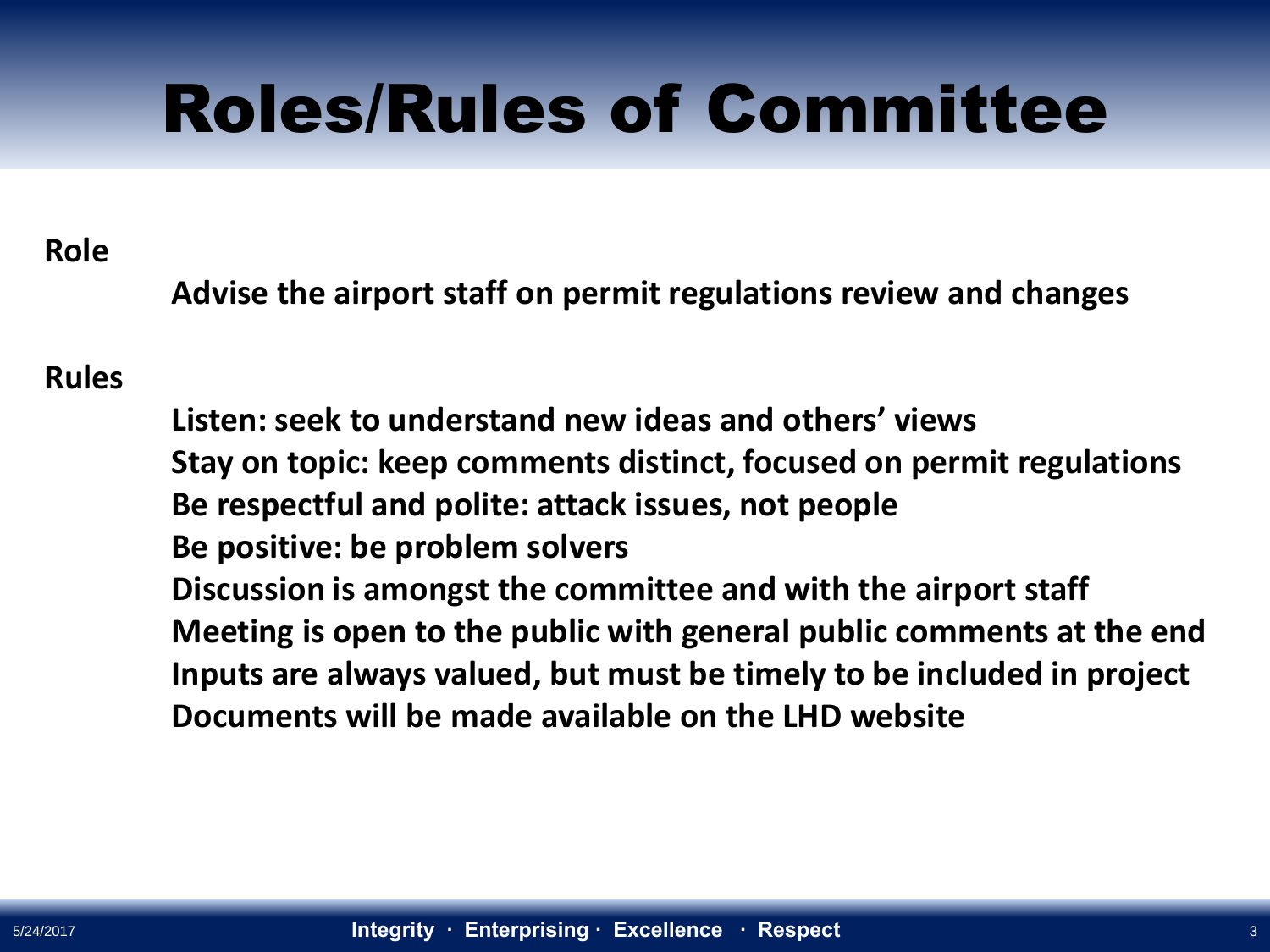### Regulations Project

**Oct 2016 - Lake Hood User Group Introduction**

**Nov-Dec 2016 – Public input**

**Jan-Mar 2017 – Airport staff discussions**

**April 5, 2017 – Advisory Committee initial meeting**

**April 2017 – Regulations framework refinement** 

**May 18, 2017 – Advisory Committee meeting #2**

**June-Sept 2017 – Draft change proposals** 

**Early Oct 2017 – Advisory Committee meeting #3**

**Mid Oct-Nov 2017 – Public notice and consideration of public comments**

**If change proposals move forward:**

**Dec 2017 – Agency attorney review/DOT&PF adoption decision**

**Jan-Feb 2018 – Regulations attorney review/Lt Gov approval decision**

**Mar 2018 – Possible date for regulations to take effect**

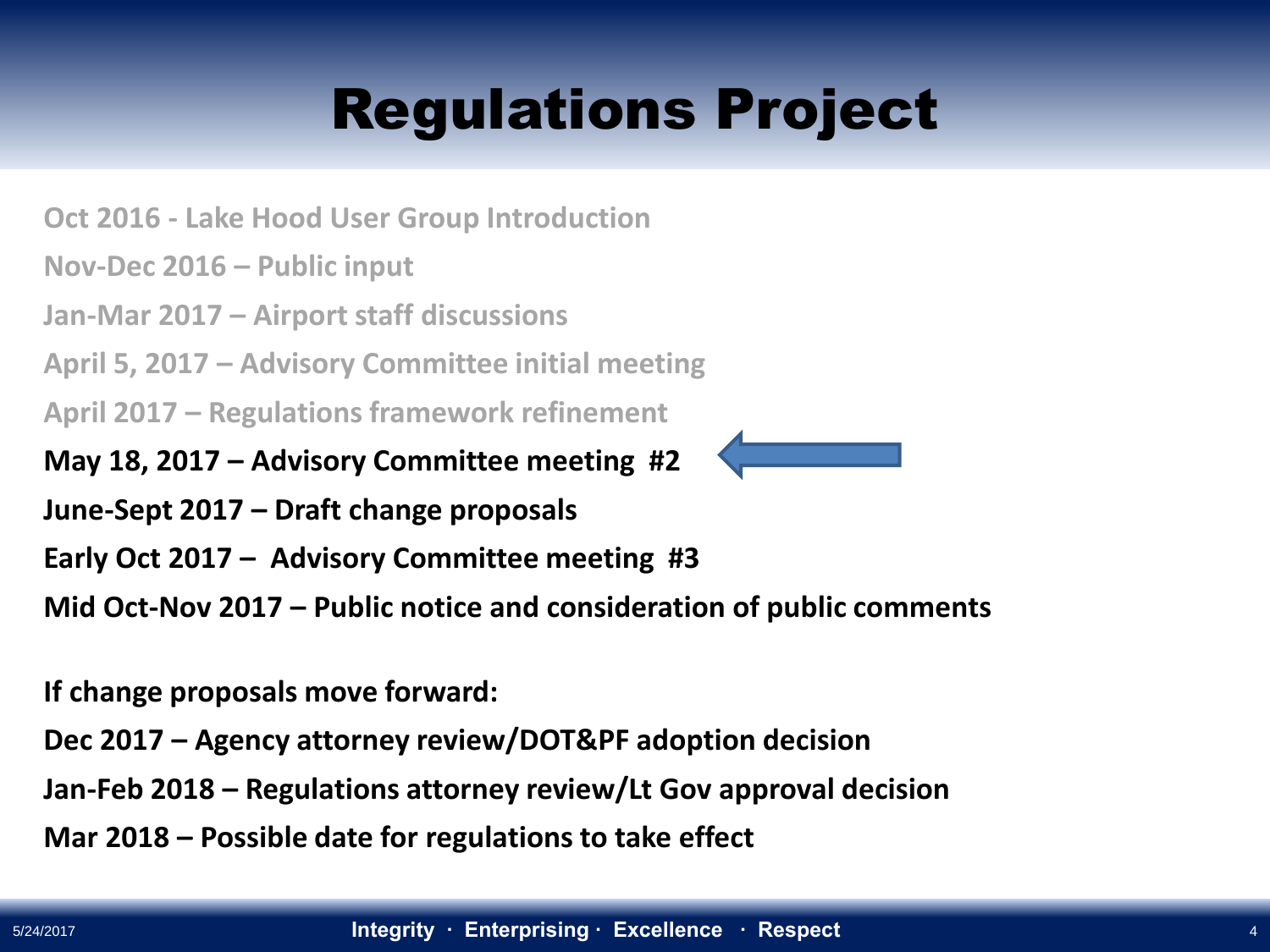## Overall Drafting Guidelines

- **Ensure fair and equitable permitting process**
- **Clear, concise, &…reasonably enforceable regulations**
- **Simplify permit processes, reduce regulation complexity**
- **Activity is a primary discriminator – use it or lose it**
- **Wait/switch lists remain first in-first out; be ready to accept permit**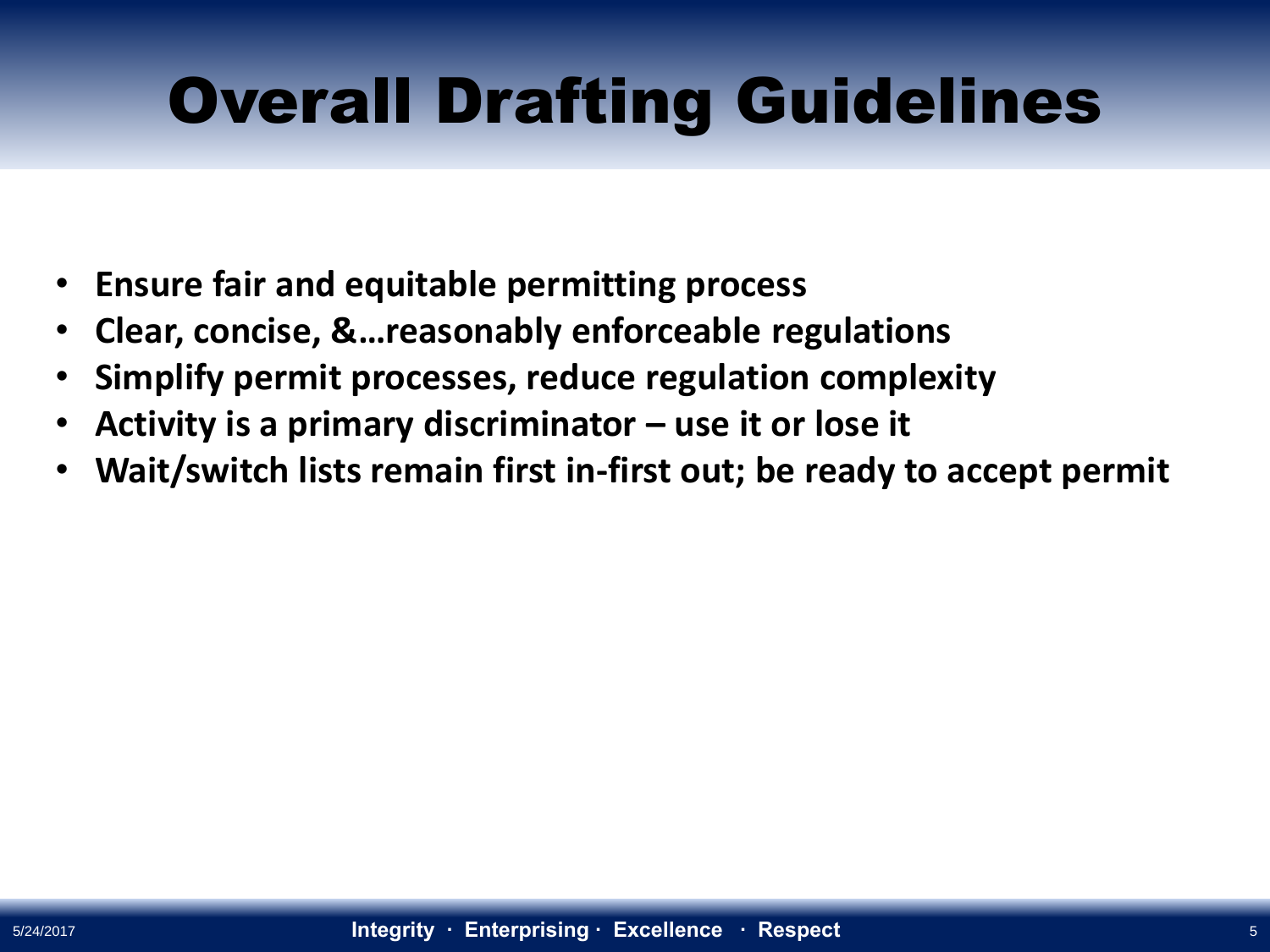# Specific Drafting Guidelines

- **"Demand" based regulations for high demand spaces (slips)**
- **Activity reporting and use-declaration from permittee**
- **Activity defined and evaluated by the number of flights**
- **Consider permit term of less than 5 year (annual?)**
- **For minor concerns provide options prior to loss of permit**
- **Fee structure used to manage supply/demand and reduce leasing schemes**
- **Space permitted to a person for an aircraft in which they have an interest**
- **Permittee does not need to be a pilot**
- **Eliminate medical certificate**
- **Consider minimum age requirement**
- **Provide separate section(s) for commercial, group, and/or aeroclub**
- **Categories of spaces/permits – currently float/wheel/ice….how about water/land/ice?**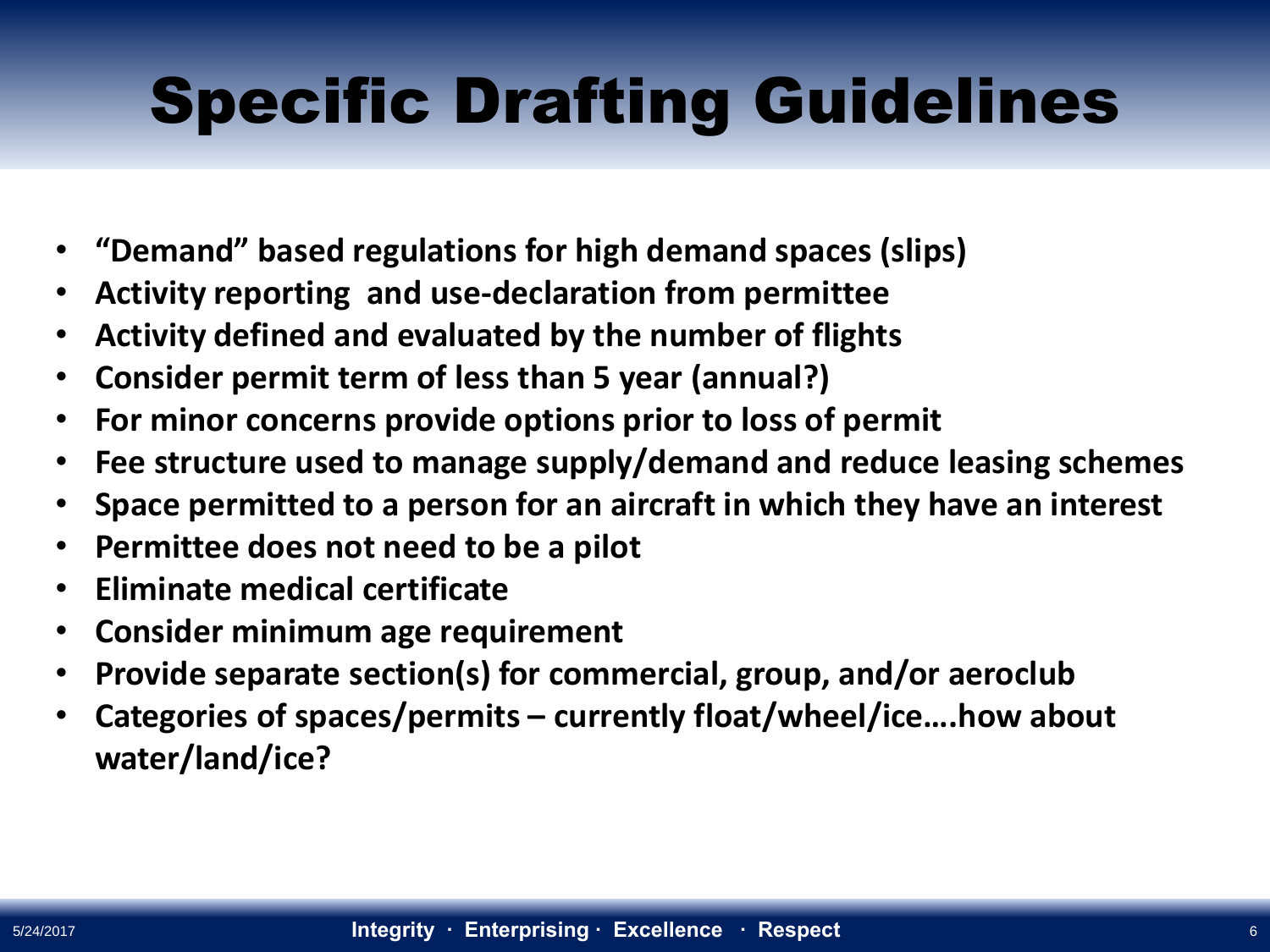### Current Sections

**Scope, findings, and purpose Application, approval, and categories Terms and conditions Permit limitations Application for subsequent permit Switch-list procedures Wait-list procedures Permit, switch-list, and wait-list information Cancellation of permit, reassignment of space, or suspension of permit Protest Transitional compliance requirements Definitions**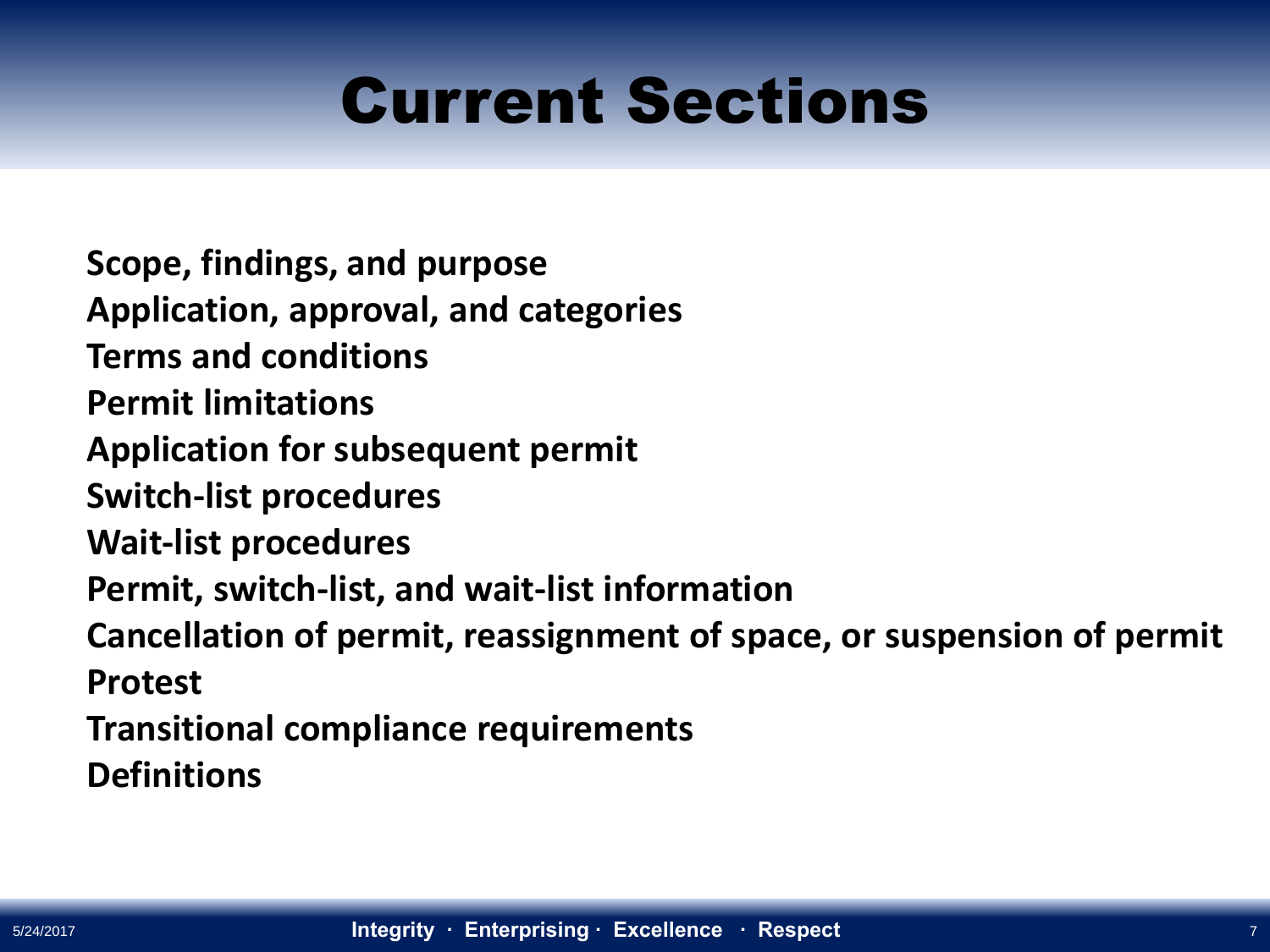### Section Adjustments

**Scope, findings, and purpose Application, approval, and categories Terms and conditions**

#### **Commercial use or aeroclub**

**Permit limitations**

**Application for subsequent permit**

**Wait-list procedures**

#### **Reassignment of space**

#### **Switch-list procedures**

**Permit, switch-list, and wait-list information**

#### **Cancellation, suspension, or violation of permit**

#### **Protest**

**Transitional compliance requirements**

#### **Definitions**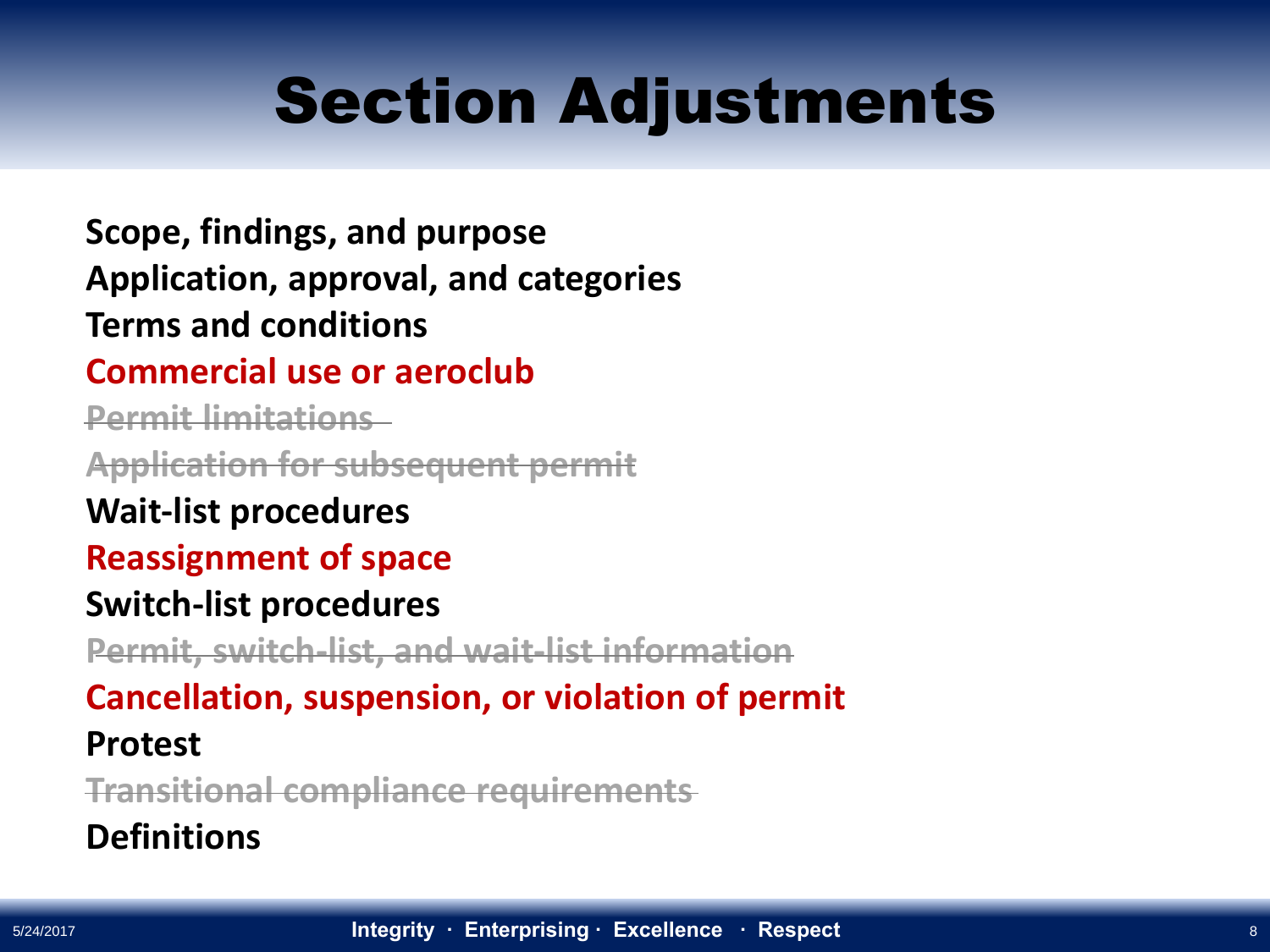**17 AAC 42.500. Scope, findings, purpose.** (a) 17 AAC 42.500 - 17 AAC 42.599 apply only to Ted Stevens Anchorage International Airport.

(b) The department finds that

(1) the demand for some light aircraft tiedown spaces on the airport exceeds the number of spaces available, especially water spaces;

(2) it is in the best interest of the state to ensure that

(A) tiedown spaces be made available for commercial or non-commercial light aircraft parking and flight activity;

(B) tiedown spaces be managed through permits, regulations, and fees.

(c) The purpose of 17 AAC 42.500 - 17 AAC 42.599 is to regulate permits for tiedown spaces in a manner that

(1) provides permits for individuals who have an interest in an aircraft for either commercial or non-commercial flight activity;

(2) provides a fair program with an emphasis on flight activity.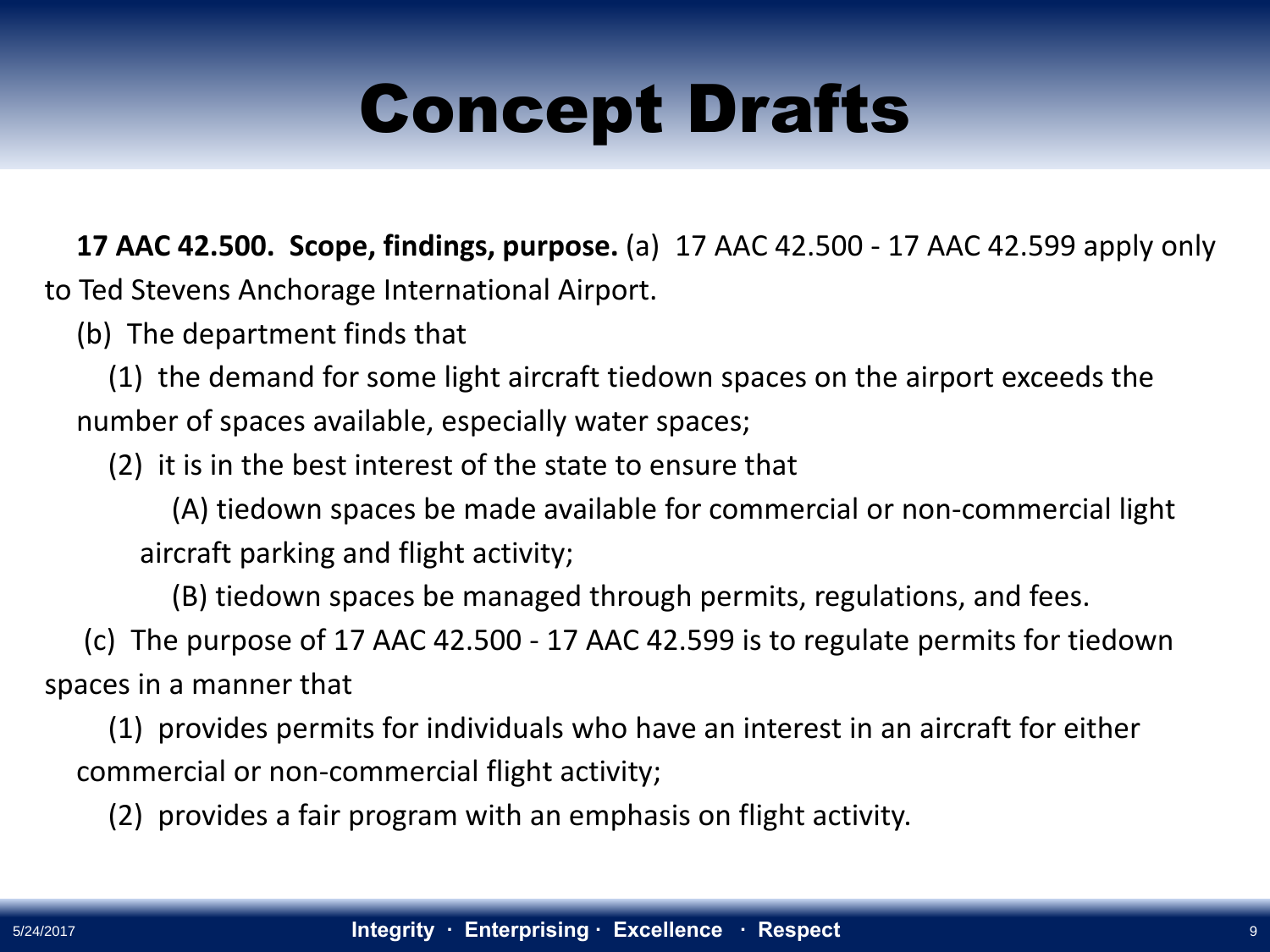**17 AAC 42.510. Application, approval, and categories.** (a) To qualify for a tiedown permit, an individual must, subject to 17 AAC 42.550(g), have an interest in an airworthy aircraft that

- (1) the individual intends to park in a tiedown space;
- (2) the individual intends to fly regularly from the tiedown space;
- (3) the individual lists in an application submitted under (b) of this section;
- (4) is not listed on a tiedown permit issued at the airport to a different individual; and
- (5) is not the only airworthy aircraft listed on another tiedown permit of the same type space issued at the airport to the same individual.
	- (b) To obtain a tiedown permit, an individual must
		- (1) submit a completed, signed application to the airport manager;
		- (2) pay the permit fee established under 17 AAC 42.125;

(3) be 18 years of age and provide proof of identification to the airport manager in the form of a valid driver's license issued by this or another state; and

(4) subject to 17 AAC 42.550, be next on the wait list for the category space.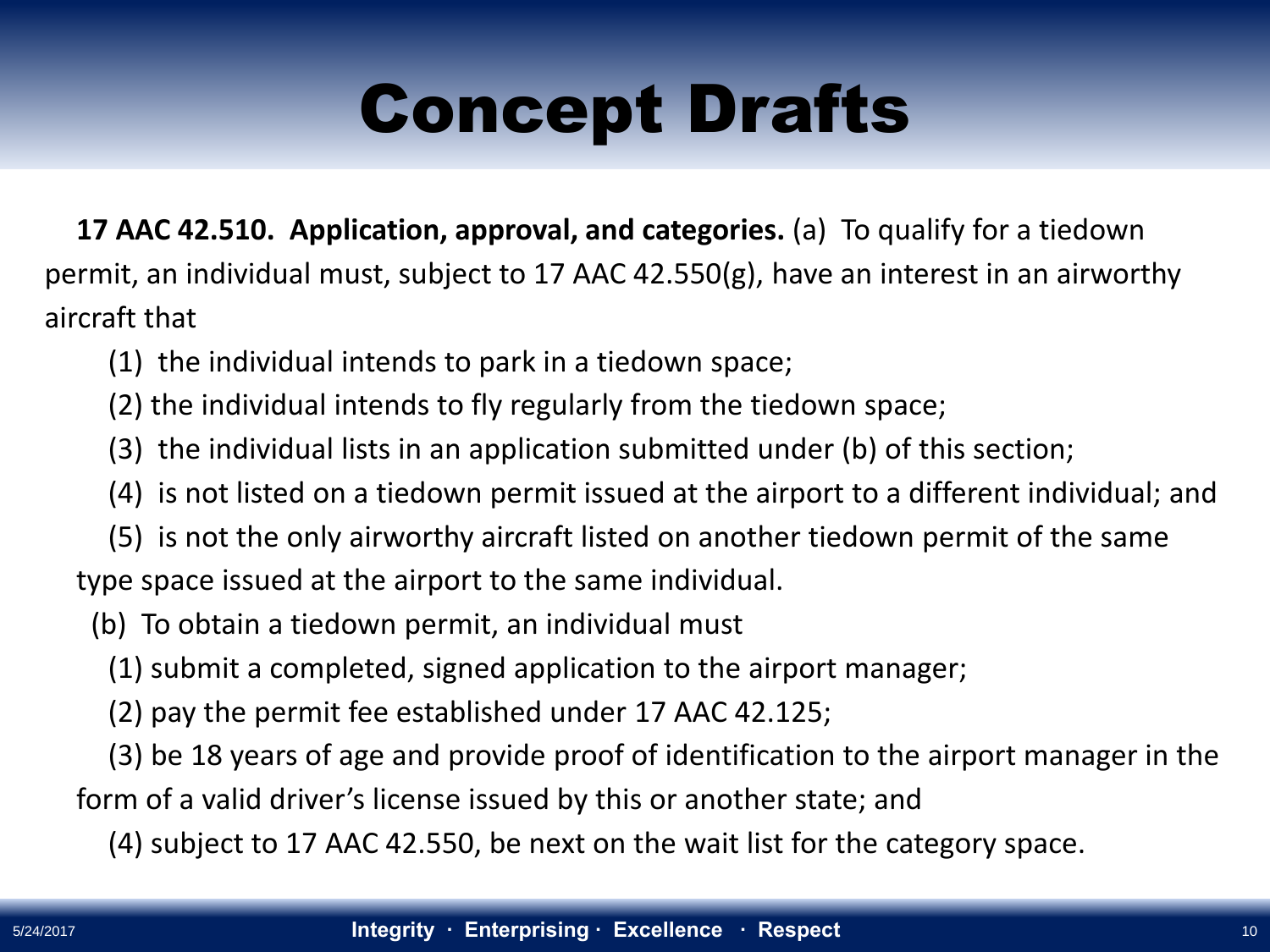**17 AAC 42.520. Terms and conditions.** (a) The terms and conditions set out in this section apply to and are incorporated into all tiedown permits issued under 17 AAC 42.500 - 17 AAC 42.599.

(b) Term limit for

(1) a water or land space permit is one year;

(2) an ice permit is seasonal, according to dates set annually by the airport manager.

(c) A permittee shall

(1) pay the fee established for the applicable category of tiedown permit under 17 AAC 42.125;

(2) place an airworthy aircraft that is listed on the permit on the permitted space

(A) within 90 days after the permit is issued or for water spaces, a float-equipped aircraft 30 days after the Lake Hood Seaplane Base is first unfrozen and open for use by float-equipped aircraft, whichever is later;

(B) subject to the applicable requirements and limitations set out in 17 AAC 42.525 and airport operational orders; and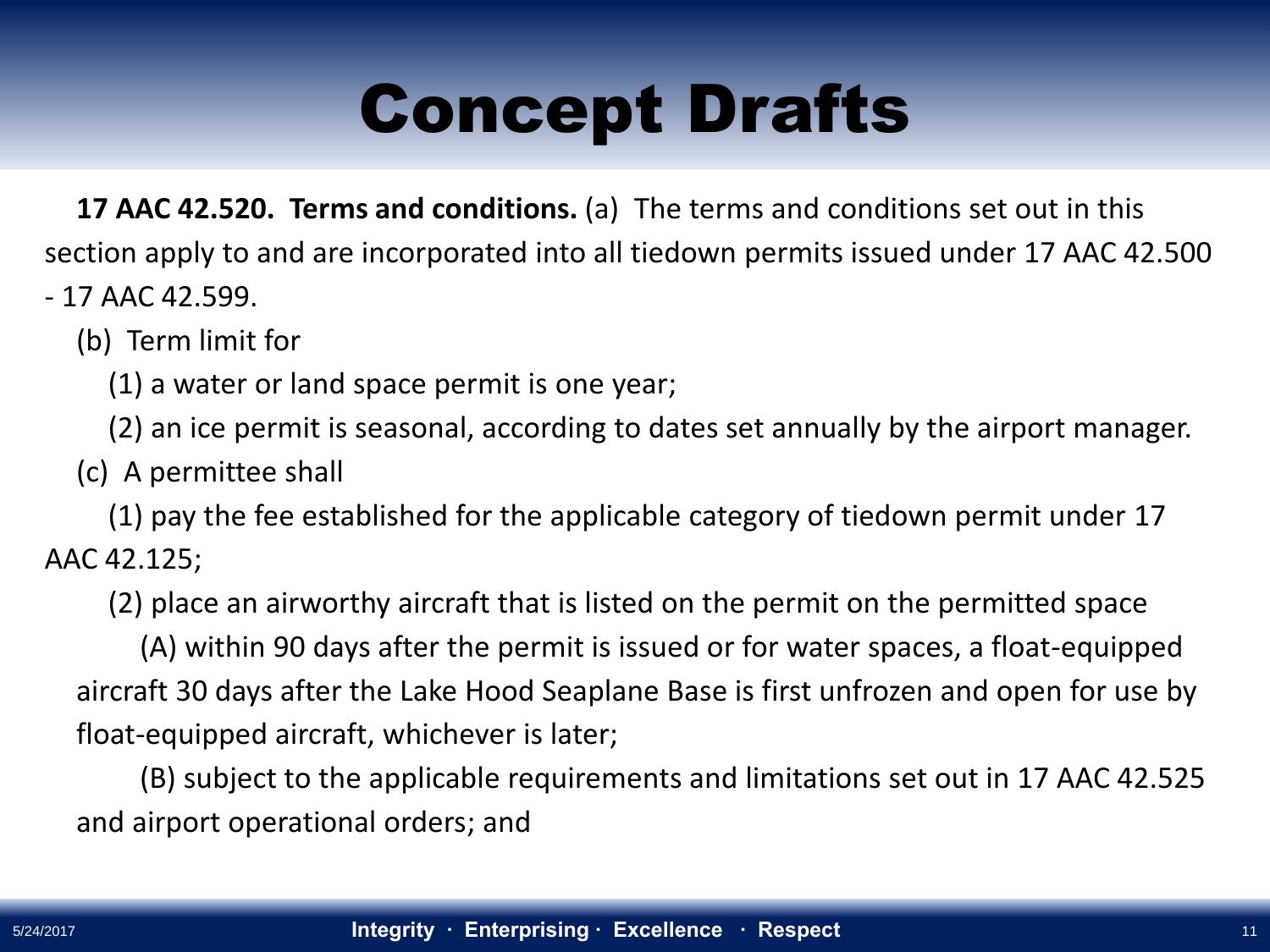(3) only park a second aircraft on a water space if

(A) the land area is large enough to accommodate a second float-equipped aircraft or a wheel-equipped aircraft;

(B) neither aircraft interfere with or obstruct an adjacent road, taxiway, space, or premises;

(C) the permittee, alone or jointly with other permittees on the same permit, holds an interest in both aircraft;

(D) payment is made of any additional fee established under 17 AAC 42.125; and

(E) the airport manager approves;

(4) ensure that an aircraft for which a water space permit is issued is float-equipped not less than 90 days each year during the period from May 1 through September 30;

(5) ensure that the aircraft listed on the permit is airworthy or is returned to airworthy status within 270 days after the aircraft first ceased to be airworthy;

(6) maintain an interest in an aircraft listed on the permit or obtain an interest in a replacement aircraft to list on the permit within 270 days after the date that the permittee ceased to hold an interest in the aircraft;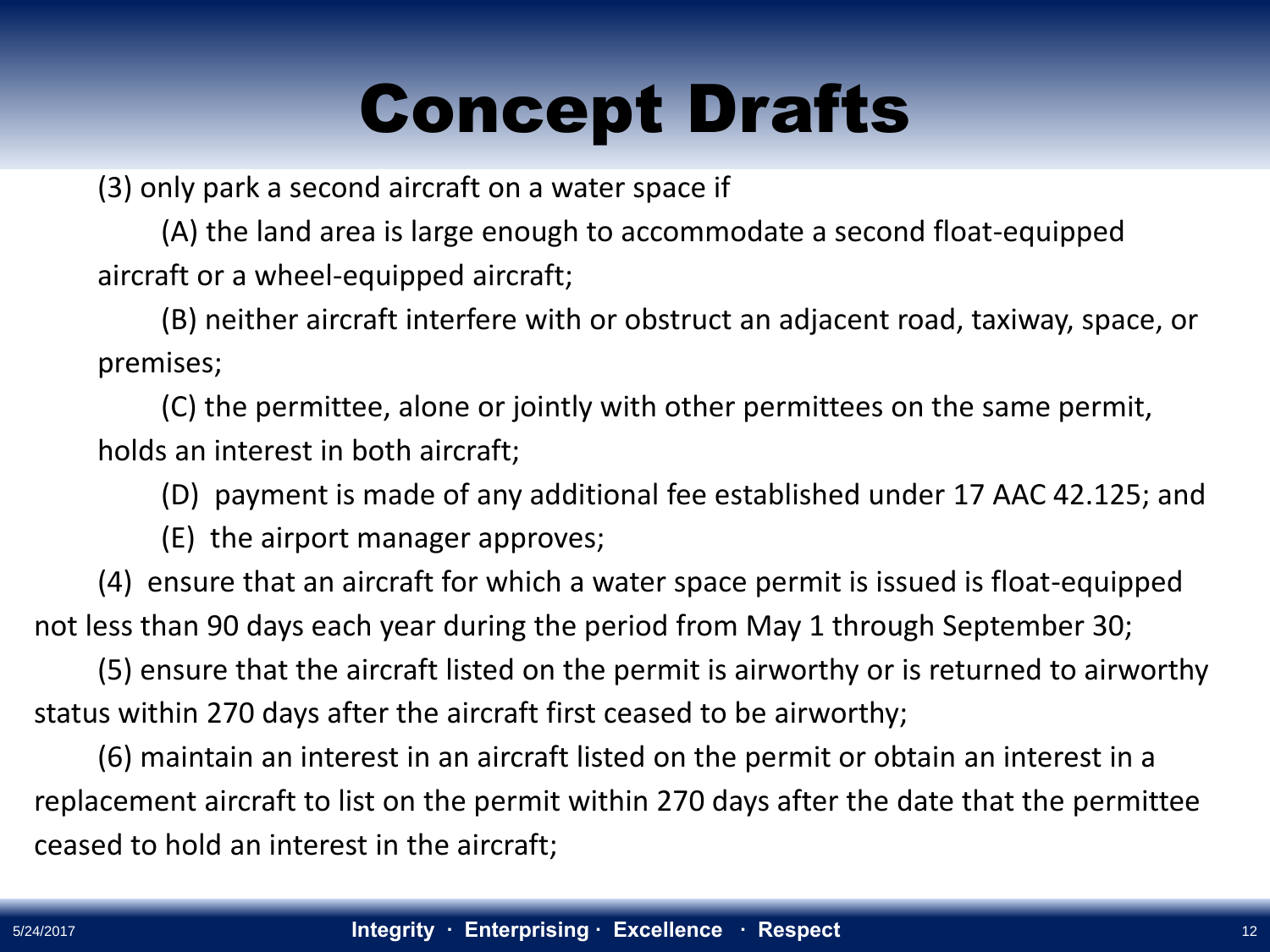(7) accept the space on an "as is" basis;

(8) keep the space in a clean, neat, and presentable condition;

(9) provide adequate aircraft and vehicle parking on the space to avoid any interference with or obstruction of public roads and taxiways and other spaces and premises;

(10) not transfer or sublet a permit or allow any person to park an aircraft not listed on the permit in the permittee's space;

(11) verify compliance with 17 AAC 42.500 – 17 AAC 42.599 by submitting annually to the airport manager the airport tiedown permit certification form signed by the permittee. The airport manager may require the permittee to submit to the airport manager additional written verification or documentation of regulation compliance.

(12) ensure that each aircraft on a permit is flown at least once from the permitted space in each of any three months during each calendar year. For a water space permit, only a flight in the listed aircraft flown from the lake when the aircraft is float-equipped is considered toward satisfaction of the requirements of this subsection.

(13) provide a copy of a renewed permittee's driver's license to the airport manager not later than 120 days after the date of expiration, revocation, or suspension of the permittee's driver's license.